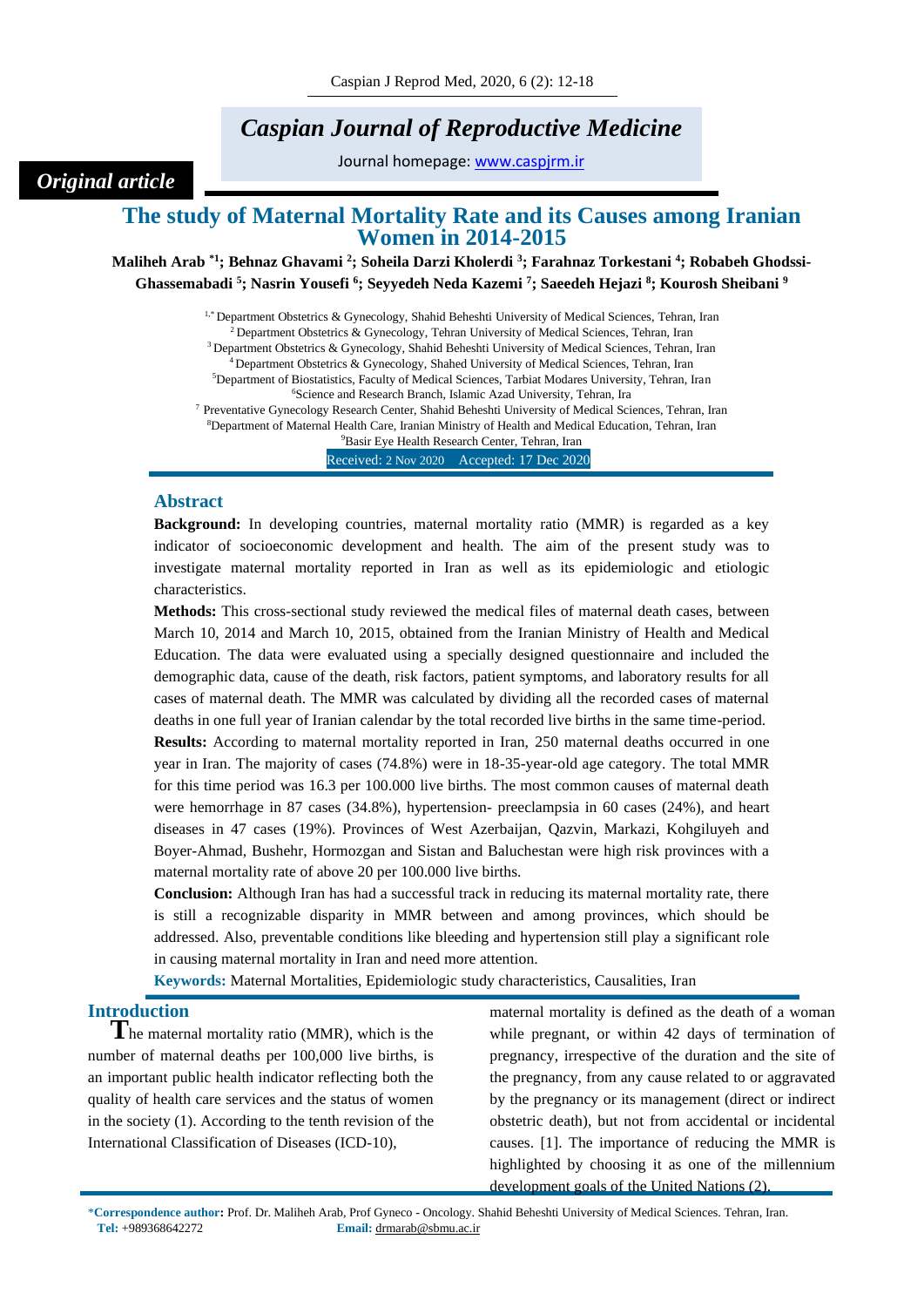Although MMR had dropped by about 38% worldwide, from 342 deaths to 211 deaths per 100,000 live births between 2000 and 2017, about 295,000 women died due to pregnancy and childbirth complications in 2017. This indicates that despite a downward global trend in maternal mortality, most countries are still behind their MDG targets by 2015 (3,4). This reduction in maternal mortality rate has also been less significant in developing countries with black race showing 2 to 6 times maternal mortality rate compared to the white race, and Sub-Saharan Africa and Southern Asia accounting for approximately 86% of the estimated global maternal deaths in 2017 (3, 5).

Iran has had a successful track in reducing its MMR in last several decades (6). Among ninety-five countries with a relatively high MMR of over 100 in 1990, the greatest relative reduction in MMR occurred in nine countries (Bhutan, Cambodia, Cabo Verde, the Islamic Republic of Iran, the Lao People's Democratic Republic, Maldives, Mongolia, Rwanda and Timor-Leste). [6] Iran has seen a reduction from 123 in 1990 to 17 in 2015, indicating more than 85% reduction rate  $(7-10)$ .

This dramatic reduction in MMR might be attributed to many factors including improved nationwide accessibility to health services, improved hygiene and nutrition, and focused investments in area of health policies and systems (11). Bayati et al. studied the effective factors on maternal mortality in Eastern Mediterranean Region in 2016 and found that improved income, increased resources allocated to the health sector, improved delivery services in primary care centers, and higher level of women's education and knowledge are the key factors in the reduction of maternal mortality rate (12).

Despite this considerable achievement, the current MMR in Iran as well as its main causes and risk factors are still worthy of consideration, since there is evidence suggesting that the preventable causes are still a major factor for maternal death in Iran (8). In our search of the literature, we found two systematic reviews studying the causes of maternal mortality in Iran conducted in the last five years (8, 13). In the first systematic review by Dadipoor et al. (2017), nineteen previous articles were reviewed and the authors reported that direct causes accounted for 73.85% of all cases of maternal mortality (13). [13]

Reprod Med The main direct causes were bleeding (34.89%), eclampsia (16.97%), pregnancy related infection (9.17%), and embolism (7.79%). Among the indirect causes of mortality, underlying diseases, excluding heart diseases, ranked first (6.33%), while heart-related diseases (4.08%) ranked second. Overall, the foremost rate of mortality was induced by direct causes (10). In the second systematic review conducted by Zalvand et al. (2019), twenty-four previous studies were evaluated (8). The authors reported that 69.9% of maternal mortality was caused by direct causes including bleeding, accounting for 30.7% of the total deaths followed by hypertensive disorders (17.3%) and

As noted by Zalvand et al., most existing literature regarding the maternal mortality rate and its causes in Iran suffer from relying on limited data from specific areas, including particular groups of women, or limited period of the study (8). To address these shortcomings, we decided to undertake the present study by including all maternal mortalities reported in Iran in year 2014 (from March 10, 2014 until March 10, 2015) to achieve a better understanding of its epidemiology in different parts of the country and its etiologic characteristics.

pregnancy related infection (7%) (8).

#### **Materials & Methods**

This cross-sectional study investigated the maternal death cases in Iran between March 10, 2014 and March 10, 2015. The study was approved by the ethics committee of Shahid Beheshti University of Medical Sciences (Ethic ID: IR.SMBU.RETECH.REC.1396. 186). Medical files of maternal death cases were received from the Maternal Health Department of the Iranian Ministry of Health and Medical Education with the commitment to maintain confidentiality. The data for each maternal mortality case was evaluated using a specially designed questionnaire including the demographic data, causes of death, risk factors, patient symptoms, and laboratory examinations results. In developing the questionnaire, four main causes of maternal death in scientific texts including bleeding, blood pressure, infection and embolism were emphasized. To perform data extraction from patients' files, first a midwife was trained to review the files and filled out 10 questionnaires with the supervision of one of the researchers and then the questionnaires were completed and randomly monitored by the same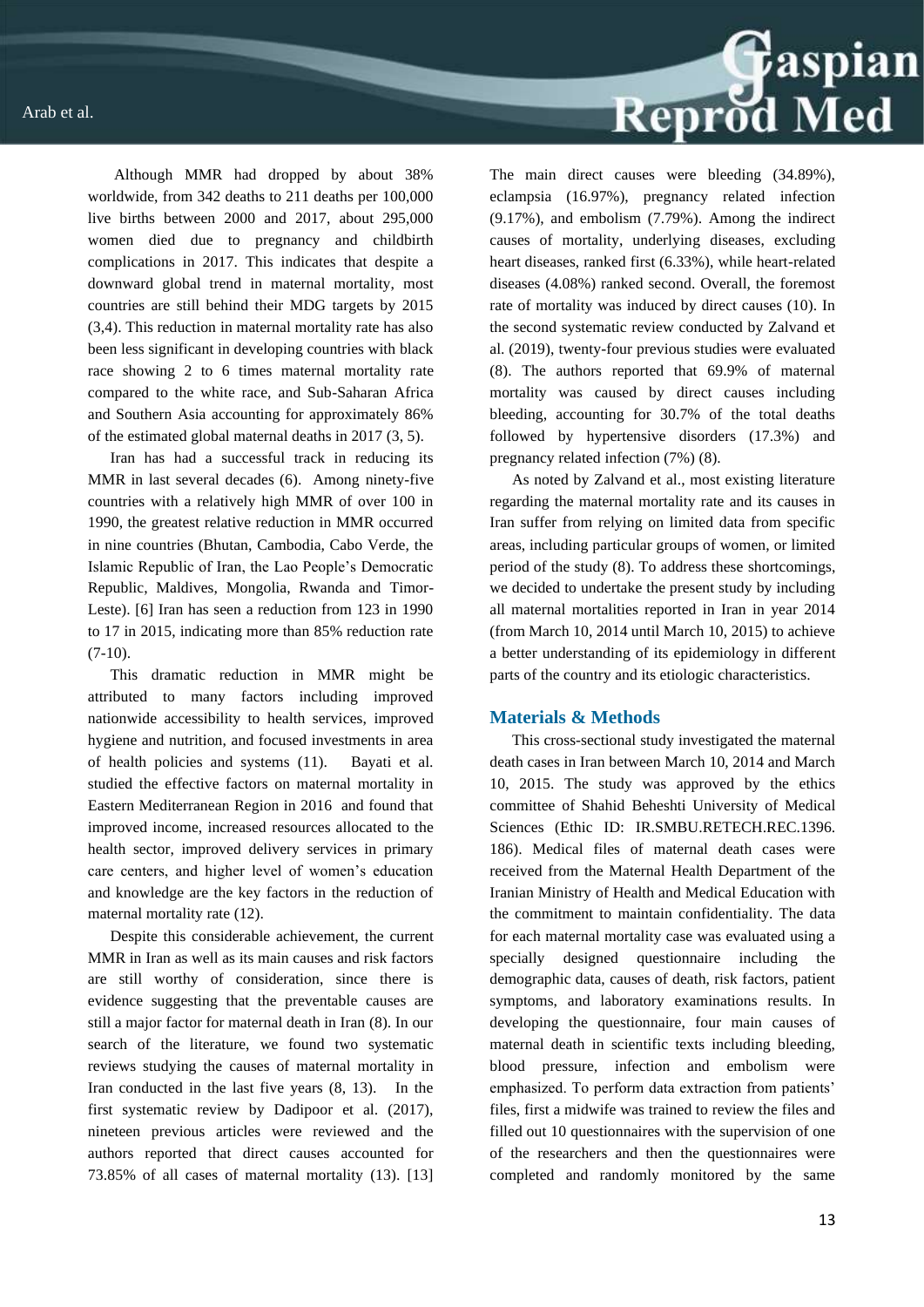

researcher for quality control. We divided the provinces into three groups based on their MMR: the first group or low risk provinces had a MMR of below 10 per 100,000 live births, the second group or medium risk provinces had a MMR of between 10 and 20, and the third group of high risk provinces had an MMR of more than 20 per 100,000 live births. Patients were considered as high-risk or low risk pregnancies according to the mother and child friendly country protocols.

SPSS version 21 (Armonk, NY: IBM Corp.) was used for statistical analysis. P values less than 0.05 were considered significant.

### **Results**

Table 1 shows the demographic findings of maternal mortality cases in Iran from March 2014 until March 2015. In total, 250 cases of maternal mortality with the mean age of 31±3 were evaluated. As observed in table one, a majority of cases (187 cases, 74.8) were in 18- 35 year old age category. Also, the majority of cases were in 2-4 gravid group. A high rate of mortality happened after cesarean section (109 cases, 43.6%) and the most common past history of disease recorded was pulmonary distress observed in 101 cases (40.4%). One hundred and forty five (59.6%) cases were high risk pregnancy cases, and the most common cause of maternal mortality was hemorrhage observed in 87 cases (34.8%) followed by hypertension- preeclampsia in 60 cases (24%), heart diseases in 47 cases (19%), infection in 28 cases (11.2%), and thromboembolism in 28 cases (11.2%).

Table 2 shows the maternal MMR in Iran in the present study (From March 2014 till March 2015) in total and divided by provinces. We categorized the provinces into three groups based on their MMR: the first group or low risk provinces had a MMR of below 10 per 100,000 live births, the second group or medium risk provinces had a MMR of between 10 and 20 and the third group of high risk provinces had an MMR of more than 20 per 100,000 live births. Figure 1 show these provinces with the color red indicating high risk provinces, the color yellow indicating provinces with the moderate risk, and the color green indicating provinces with the low risk of maternal mortality.

Based on this map, provinces of West Azerbaijan, Qazvin, Markazi, Kohgiluyeh and Boyer-Ahmad, Bushehr, Hormozgan and Sistan and Baluchestan were high risk provinces with the MMR of above 20.

**Table 1.** Demographic data of maternal mortality cases in Iran 2014-2015

| Demographic     | Category                       | <b>Number</b>  |
|-----------------|--------------------------------|----------------|
| Data            |                                | (Percent)      |
| Age             |                                | $31 \pm 3$     |
| (Mean±SD)       |                                |                |
| Age             | < 18                           | 2(0.8)         |
|                 | 18-35                          | 187(74.8)      |
|                 | >35                            | 61(24.4)       |
| Parity          | <b>First Pregnancy</b>         | 29(11.6)       |
|                 | Gravid 2-4                     | 180(72)        |
|                 | Gravid 5 or more               | 41(16.4)       |
| Time of         | <b>Before Delivery</b>         | 60(24)         |
| MMR*            | <b>After Cesarean</b>          | 109 (43.6)     |
|                 | After Normal Vaginal           | 69 (27.6)      |
|                 | Delivery                       |                |
|                 | <b>After Curettage</b>         | 6(2.4)         |
|                 | <b>After Ectopic Pregnancy</b> | 6(2.4)         |
| Gestational age |                                | $26.9 \pm 3.1$ |
| $(Mean \pm SD)$ |                                |                |
| Past History of | Preeclampsia                   | 5(2.0)         |
| <b>Disease</b>  | Addiction                      | 10(4.0)        |
|                 | History of chronic             | 7(2.7)         |
|                 | hypertension                   |                |
|                 | Drug Usage                     | 43(17.2)       |
|                 | Bleeding                       | 59 (23.6)      |
|                 | Pulmonary disease              | 8(3.2)         |
|                 | <b>Diabetes</b>                | 5(2.0)         |
|                 | Hypothyroidism                 | 10(4.0)        |
|                 | Anemia                         | 43 (17.2)      |
|                 | <b>Pulmonary Distress</b>      | 101 (40.4)     |
|                 | <b>Heart Disease</b>           | 19(7.6)        |
|                 | Palpitation                    | 25(10.0)       |
|                 | Convulsion                     | 55 (22.0)      |
| Category of     | High risk Pregnancy            | 149 (59.6)     |
| pregnancy       | Low risk Pregnancy             | 101 (40.4)     |
| Cause of Dead   | Hemorrhage                     | 87 (34.8)      |
|                 | Hypertension-                  | 60(24.0)       |
|                 | Preeclampsia                   |                |
|                 | Suspected preeclampsia         | 19(7.6)        |
|                 | Infection                      | 28 (11.2)      |
|                 | <b>Heart Disease</b>           | 47 (19.0)      |
|                 | Thromboembolism                | 28 (11.2)      |

\*MMR: Maternal Mortality rate

**Table 2.** Maternal mortality ratio (MMR) in total and divided by provinces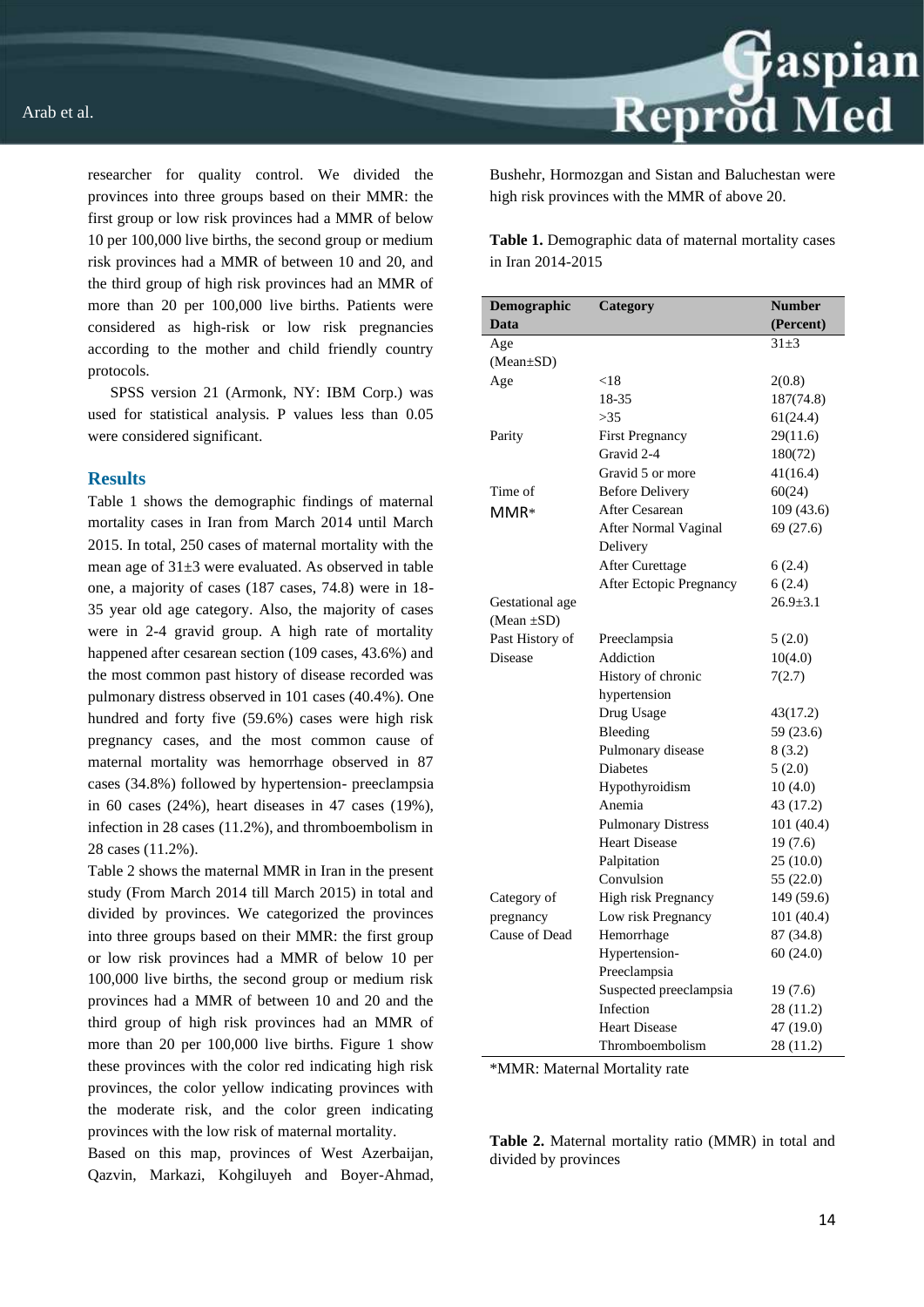| <b>Province</b>           | <b>Maternal</b><br>death | Total<br><b>Birth</b> | MMR* |
|---------------------------|--------------------------|-----------------------|------|
| Tehran                    | 26                       | 196957                | 13.2 |
| Khorasan Razavi           | 20                       | 149235                | 13.4 |
| Esfahan                   | 16                       | 93104                 | 19.2 |
| Fars                      | 8                        | 87264                 | 9.1  |
| Khozestan                 | 17                       | 112610                | 15   |
| East Azerbaijan           | 14                       | 72489                 | 19.3 |
| West Azerbaijan           | 14                       | 69491                 | 20.1 |
| Mazandaran                | 6                        | 46294                 | 12.9 |
| Kerman                    | 9                        | 63688                 | 13.2 |
| Sistan & Baluchestan      | 35                       | 100183                | 34.9 |
| Gilan                     | $\overline{c}$           | 32456                 | 6.2  |
| Alborz                    | 6                        | 39744                 | 15.1 |
| Kermanshah                | 6                        | 36112                 | 16.6 |
| Golestan                  | 5                        | 42499                 | 11.7 |
| Hamadan                   | $\overline{4}$           | 33638                 | 11.9 |
| Lorestan                  | 3                        | 39388                 | 7.6  |
| Hormozgan                 | 12                       | 39644                 | 30   |
| Kordestan                 | $\overline{4}$           | 30997                 | 12.9 |
| Markazi                   | 5                        | 22705                 | 22   |
| Ardabil                   | 2                        | 25568                 | 7.8  |
| Ghazvin                   | 7                        | 22718                 | 31   |
| Qom                       | 3                        | 25229                 | 11.9 |
| Yazd                      | 3                        | 24415                 | 12.3 |
| <b>Bushehr</b>            | 5                        | 21465                 | 23.3 |
| Zanjan                    | 1                        | 20623                 | 4.8  |
| Chaharmahal and Bakhtiari | 3                        | 20874                 | 14.4 |
| North Khhorasan           | 3                        | 19538                 | 15.3 |
| South Khorasan            | $\overline{c}$           | 18212                 | 11   |
| Kohgiluyeh & Boyer-Ahmad  | 4                        | 15867                 | 25.2 |
| Semnan                    | $\mathbf{1}$             | 10502                 | 9.5  |
| Ilam                      | $\mathbf{1}$             | 10853                 | 9.2  |
| Unknown                   | 3                        |                       |      |
| Total                     | 250                      | 1534362               | 16.3 |



**Gaspian**<br>Reprod Med

West Azer: West Azerbaijan; Ham: Hamadan; Alb: Alborz; Chah: Chaharmahal and Bakhtiari; Kohg: Kohgiluyeh and Boyer-Ahmad; Bush: Bushehr

**Figure 1.** The Maternal mortality risk in Iran provinces with color red indicating high risk provinces, color yellow indicating provinces with moderate risk and color green indicating provinces with low risk of maternal mortality

**Table 3.** Estimated Maternal mortality ratio (MMR) in twenty countries in 2015 by WHO, UNICEF, UNFPA, World Bank Group and the United Nations Population Division (10).

| <b>Country</b>                           | MMR  | <b>Country</b> | MMR |
|------------------------------------------|------|----------------|-----|
| South Sudan                              | 1110 | Turkey         | 19  |
| Somalia                                  | 855  | Russia         | 18  |
| Afghanistan                              | 701  | $USA*$         | 18  |
| India                                    | 158  | <b>Iran</b>    | 17  |
| Pakistan                                 | 154  | Saudi          | 17  |
|                                          |      | Arabia         |     |
| Iraq                                     | 83   | Canada         | 11  |
| Libya                                    | 70   | France         | 8   |
| Egypt                                    | 39   | German         | 5   |
| China                                    | 30   | Japan          | 5   |
| Azerbaijan                               | 27   | Sweden         |     |
| <b>* IISA</b> Historic States of America |      |                |     |

USA: United States of America

# **Discussion**

In the present study, the maternal mortality rate in Iran in 2014 (from March 10, 2014 until March 10,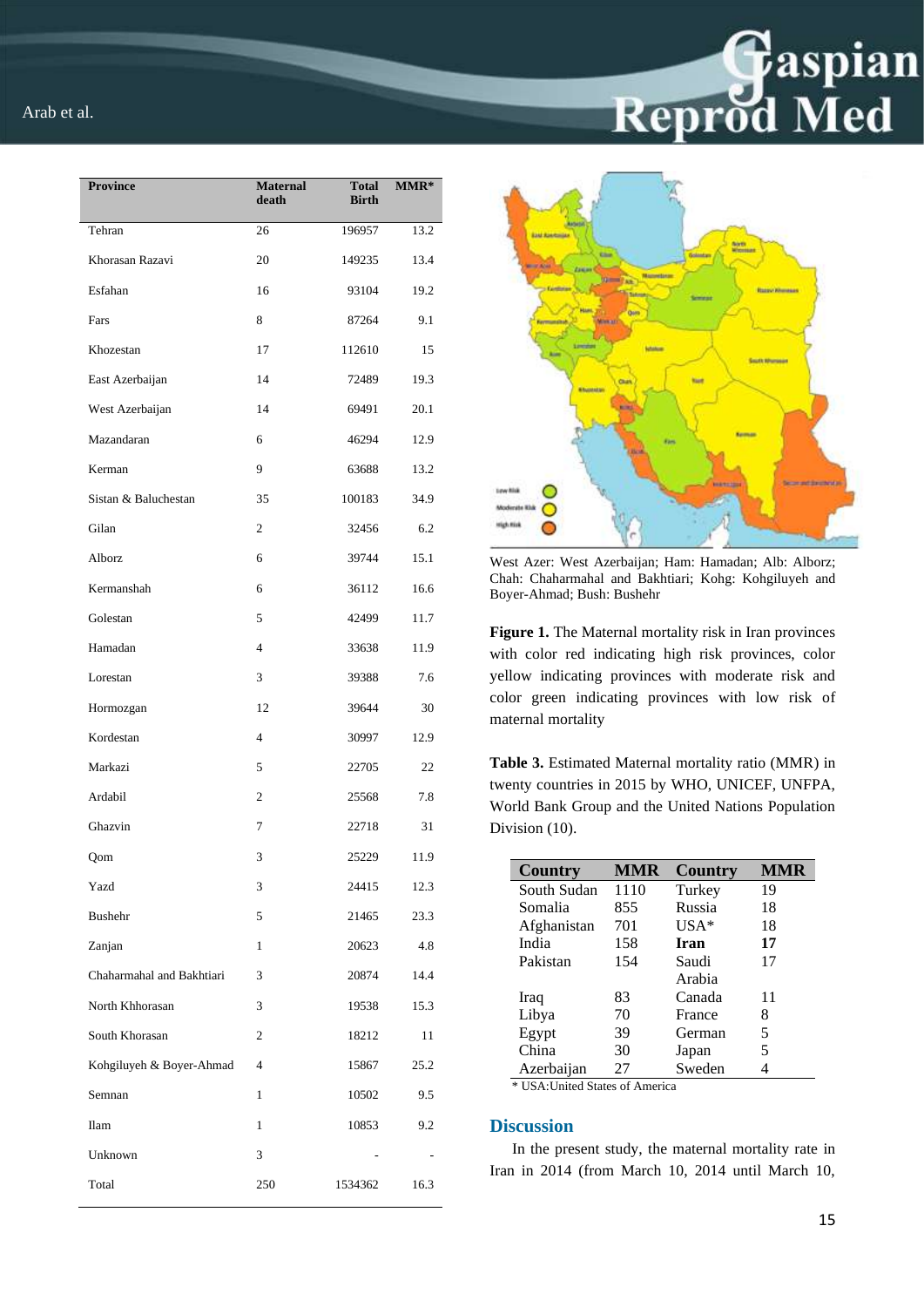Reprod Med

2015) was studied to achieve a better understanding of its epidemiology in different parts of the country and its etiologic characteristics.

Our results indicated that the MMR in this time period for the whole country was 16.3 in 100,000 live births, but the distribution of maternal mortality in different provinces indicated a wide range, with the least maternal mortality rate of 4.8 in Zanjan Province and the highest MMR of 34.9 in Sistan and Baluchestan. Based on our findings, provinces of West Azerbaijan, Qazvin, Markazi, Kohgiluyeh and Boyer-Ahmad, Bushehr, Hormozgan and Sistan and Baluchestan were high risk provinces with a MMR of above 20 deaths per 100,00 live births. This indicates that several provinces are still facing a relatively high MMR compared to the national average and the average in developed countries. These provinces are still regarded as high-risk areas. This high difference in MMR in different provinces might be explained by several factors including the socioeconomic, educational and the state of health care system in different provinces in Iran. In a study by Tajik et al., the relationship between socioeconomic factors, inequity and MMR was investigated between 2004 and 2006 among provinces in Iran. [14] Similar to our findings, they reported a much higher MMR in some provinces including the highest rate in Sistan and Baluchestan (14). They also reported that the association between income inequality and MMR in different provinces was not significant, but the adults' level of education and MMR were significantly associated (14). Similarly, Zalvand et al., in a systematic review of MMR rate in Iran, found that the socio-economic status of mothers can play a major role in the rate of MMR. [8] Moradi et al. studied the MMR in Hormozgan Province from 2007 until 2011 and reported that the MMR was higher than the national average (15). They suggested that increasing coverage of prenatal, pregnancy, postnatal care, and improvement of the quality of the family planning can be effective in reducing the high rate of maternal mortality rate in this province. Gholampoor et al. investigated the effect of socioeconomic factors like the total fertility, number of hospital beds, number of midwifes, number of physicians and urbanization on MMR over the period between 2008 and 2012 (16). They reported a relation between per capita income,

access to health resources and urbanization and MMR (16).

Our results indicated that the most common cause of maternal mortality was hemorrhage observed in 87 cases (34.8%) followed by hypertension (preeclampsia and eclampsia) in 60 cases (24%), heart diseases in 47 cases (19%), infection in 28 cases (11.2%), and thromboembolism in 28 cases (11.2%). Similar to our findings, Zalvand et al., in their systemic review published in 2019, identified the hemorrhage (30.7%) and hypertensive disorders (17.1%) and circulatory system diseases (8.1%) as the most common causes of maternal mortality. In another systematic review conducted by Dadipoor et al. in 2017, bleeding, eclampsia, and sepsis were reported as the most common causes of MMR (13). In a study by Maharlouei et al. in Fars province, bleeding accounted for 35.6% of recorded causes of death, followed by postpartum sepsis (14.9%), eclampsia (10.9%) and pulmonary emboli (6.9%) (17). In another study by Karimzaei et al. in Iranshahr (Southeast of Iran), the most common causes of MMR among the study individuals were hemorrhage (38.2%), and eclampsia and preeclampsia (26.5%) (18).

Eftekhar-Vaghefi et al., in their study of MMR in Kerman province, reported preeclampsia/eclampsia in 15.6% of cases, postpartum hemorrhage in 12.5% of cases, and deep phlebothrombosis in 10.9% of cases (19). Farzianpour et al., in their study of MMR in Tehran province, reported that the most common causes of death were preeclampsia and eclampsia  $(23\%)$ , bleeding  $(20.4\%)$ , and Illegal abortion  $(1.8\%)$ (20).

The results of the present study show a wide disparity between provinces in Iran with regard to MMR. Although Iran has had a successful track in reducing its MMR in the past several decades, this disparity and the high rate of MMR in some provinces show the need for more emphasis on reducing the MMR in those provinces with a higher rate of MMR. We think that a centralized and concentrated effort should be devised to further study the causes of this disparity and achieve the goal of reducing the MMR in these highly affected provinces. Also, our results show that preventable conditions like bleeding and hypertension can still lead to the highest number of maternal mortalities in Iran. By reducing these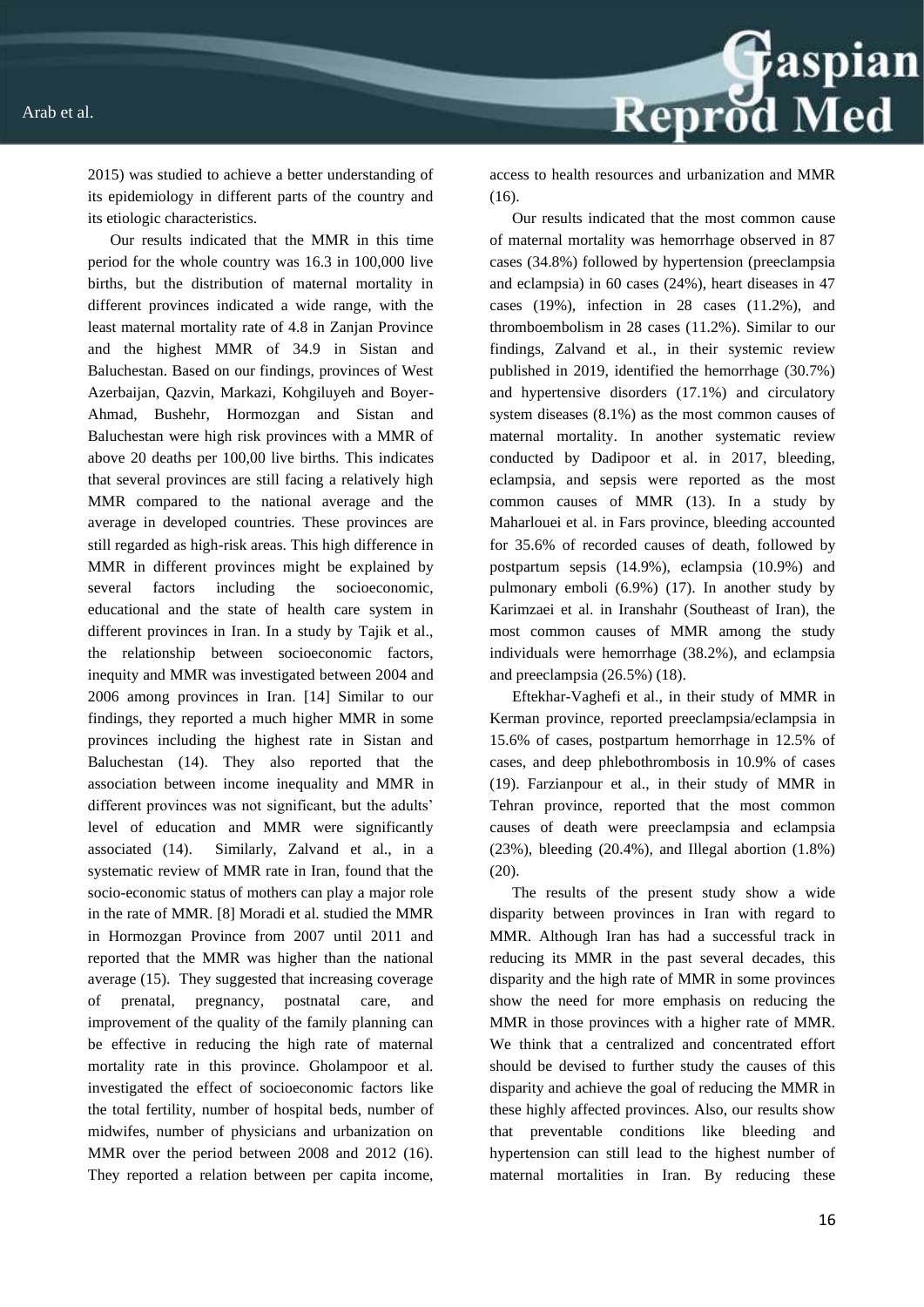

preventable conditions, Iran might achieve its goal of reducing the MMR to level of developed countries in a shorter period of time.

# **Conclusion**

Despite the fact that Iran has had a successful track in reducing its maternal mortality rate, there is still a noticeable disparity in MMR between provinces, which should be meticulously addressed. Also, preventable conditions like bleeding and hypertension may still play a significant role in causing maternal mortality in Iran, which need more heed.

#### **Acknowledgements**

We acknowledge the editors of Iranian Maternal mortality committee, the Maternal Health Department of the Iranian Ministry of Health, and Medical Education for providing patients' files.

#### **Conflicts of Interest**

The authors have no conflict of interest with the subject matter of the present study.

#### **References**

1. Patwardhan M, Eckert LO, Spiegel H, et al. Maternal death: Case definition and guidelines for data collection, analysis, and presentation of immunization safety data. Vaccine. 2016;34(49):6077-83.

2. Reinke E, Supriyatiningsih, Haier J. Maternal mortality as a Millennium Development Goal of the United Nations: a systematic assessment and analysis of available data in threshold countries using Indonesia as example. J Glob Health. 2017;7(1):010406.

3. Trends in maternal mortality: 2000 to 2017: estimates by WHO, UNICEF, UNFPA, World Bank Group and the United Nations Population Division. Geneva: World Health Organization; 2019. Available at: https://www.unfpa.org/featured-publication/trendsmaternal-mortality-2000-2017

4. Cha S. The impact of the worldwide Millennium Development Goals campaign on maternal and underfive child mortality reduction: 'Where did the worldwide campaign work most effectively? Glob Health Action. 2017;10(1):1267961.

5. Flanders-Stepans MB. Alarming racial differences in maternal mortality. J Perinat Educ. 2000;9(2):50-1.

6. Karimi-Zarchi M, Ghane-Ezabadi M, Vafaienasab M, et al. Maternal mortality in Yazd Province, Iran. Electron Physician. 2016;8(2):1949-54.

7. Alkema L, Chou D, Hogan D, et al, Global, regional, and national levels and trends in maternal mortality between 1990 and 2015, with scenario-based projections to 2030: a systematic analysis by the UN Maternal Mortality Estimation Inter-Agency Group. Lancet. 2016;387(10017):462-74.

8. Zalvand R, Tajvar M, Pourreza A, Asheghi H. Determinants and causes of maternal mortality in Iran based on ICD-MM: a systematic review. Reprod Health. 2019;16(1):16.

9. Jenabi E, Khazaei S. Maternal mortality ratio in Iran compared to other regions (1990-2015): progress and challenges. J Matern Fetal Neonatal Med. 2019;32(8):1398-400.

10. Farzianpour F, Emami AH, Ramezani KH. Causes of maternal death during childbirth in Tehran-Iran in 2011-2015. Pak J Nutr. 2017; 16:253–60.

11. Moazzeni MS. Maternal mortality in the Islamic Republic of Iran: on track and in transition. Matern Child Health J. 2013;17(4):577-80.

12.Bayati M, Vahedi S, Esmaeilzadeh F, et al. Determinants of maternal mortality in Eastern Mediterranean region: A panel data analysis. Med J Islam Repub Iran. 2016; 30:360.

13. Dadipoor S, Mehraban M, Ziapour A, Safari-Moradabadi A. Causes of maternal mortality in Iran: a systematic review. International Journal of Pediatrics. 2017;5(12):6757-6570.

14. Tajik P, Nedjat S, Afshar NE, et al. Inequality in maternal mortality in Iran: an ecologic study. Int J Prev Med. 2012;3(2):116‐121.

15. Moradi S, Roozbeh Z, Mobarak Abadi A, et al. Prevalence and effective factors of maternal mortality in Hormozgan Province from 2007 until 2011. Hormozgan Medical Journal. 2015;19(1):53-58.

16. Gholampoor H, Pourreza AG, Ahmadi B. Effects of socio-economic factors on maternal mortality in the provinces of the country from 2008-2013. EBHPME. 2018;2(2):80-90.

17. Maharlouei N, Zakeri Z, Mazloomi E, Lankarani KB. Maternal mortality rate in Fars Province: trends and associated factors in a community-based survey. Arch Iran Med. 2012;15(1):14-17.